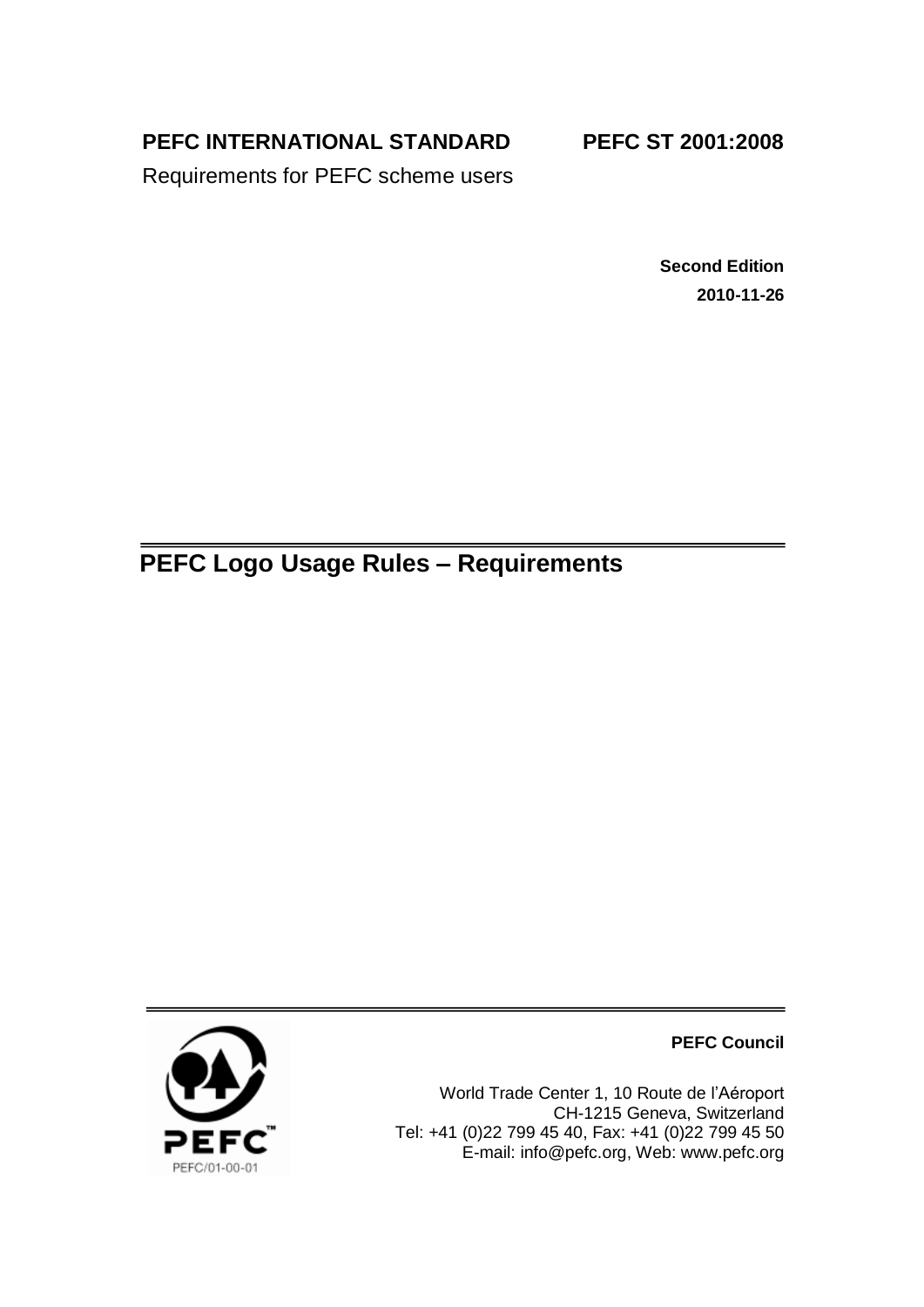#### **Copyright notice**

© PEFC Council 2008

This PEFC Council document is copyright-protected by the PEFC Council. The document is freely available from the PEFC Council website or upon request.

No part of the document covered by the copyright may be changed or amended; reproduced or copied in any form or by any means for commercial purposes without the permission of the PEFC Council.

The only official version of the document is English. Translations of the document can be provided by the PEFC Council or PEFC National Governing Bodies. In case of any doubt the English version is decisive.

**Document name:** PEFC Logo Usage Rules - Requirements **Document title**: PEFC ST 2001:2008, Second Edition **Approved by:** PEFC Council General Assembly **Date:** 2010-11-12 (Amendment 1) **Issue date:** 2010-11-26 **Date of entry into force:** 2010-11-26 **Transition date:** 2011-11-26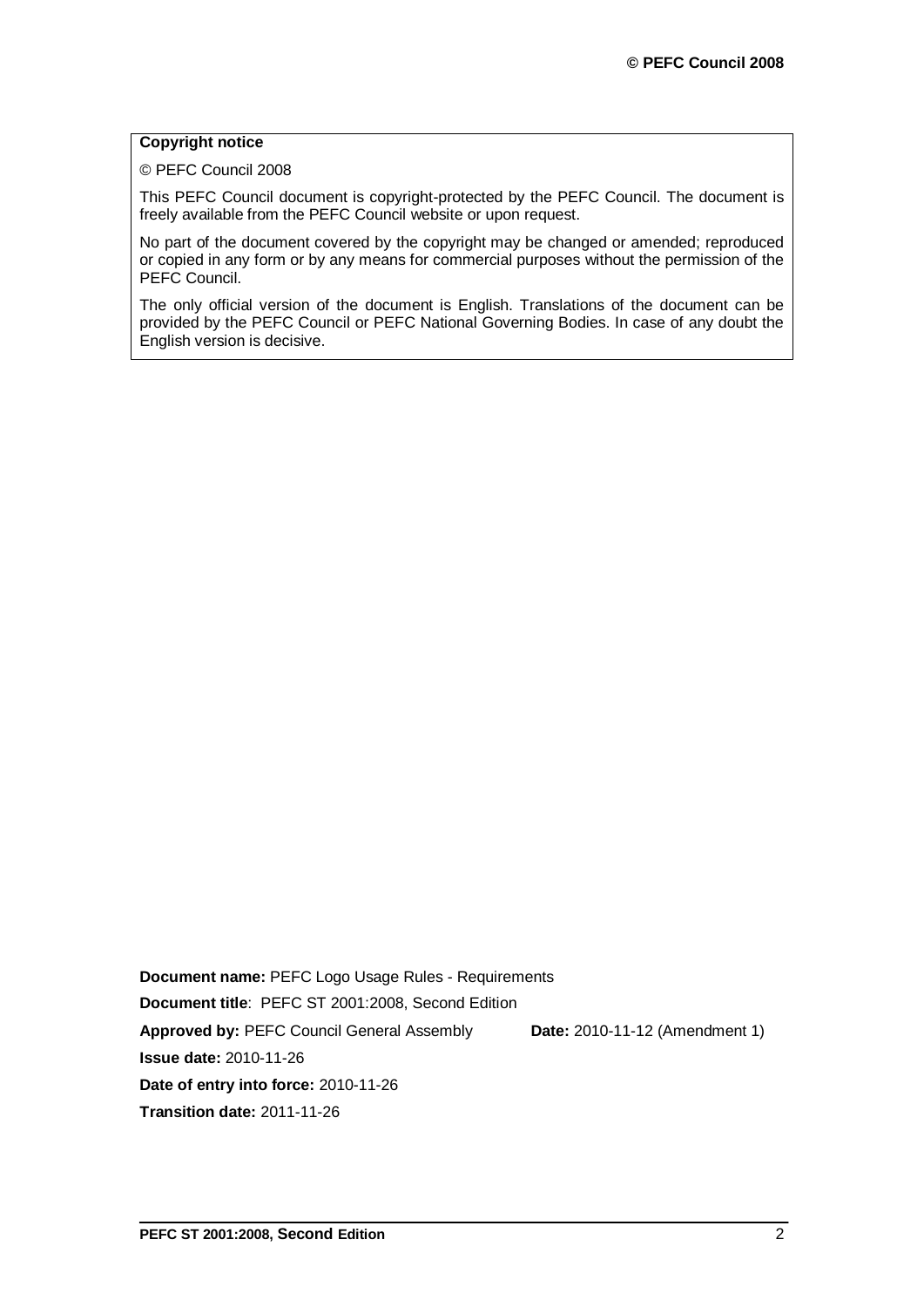# **Content**

| 1              |     |         |                                                      |  |
|----------------|-----|---------|------------------------------------------------------|--|
| 2              |     |         |                                                      |  |
| 3              |     |         |                                                      |  |
| 4              |     |         |                                                      |  |
| 5              |     |         |                                                      |  |
|                | 5.1 |         |                                                      |  |
|                | 5.2 |         |                                                      |  |
|                | 5.3 |         |                                                      |  |
| 6              |     |         |                                                      |  |
|                | 6.1 |         |                                                      |  |
|                | 6.2 |         |                                                      |  |
|                | 6.3 |         |                                                      |  |
|                | 6.4 |         |                                                      |  |
| $\overline{7}$ |     |         |                                                      |  |
|                | 7.1 |         |                                                      |  |
|                | 7.2 |         |                                                      |  |
|                |     | 7.2.1   |                                                      |  |
|                |     | 7.2.2   |                                                      |  |
|                |     | 7.2.3   |                                                      |  |
|                |     | 7.2.3.1 |                                                      |  |
|                |     | 7.2.3.2 |                                                      |  |
|                |     | 7.2.4   |                                                      |  |
|                |     |         |                                                      |  |
|                | 7.3 |         |                                                      |  |
|                |     | 7.3.1   |                                                      |  |
|                |     | 7.3.2   |                                                      |  |
|                |     | 7.3.3   |                                                      |  |
|                |     | 7.3.4   |                                                      |  |
|                |     | 7.3.4.1 | Usage of the PEFC Logo without the licence number 13 |  |
|                |     |         |                                                      |  |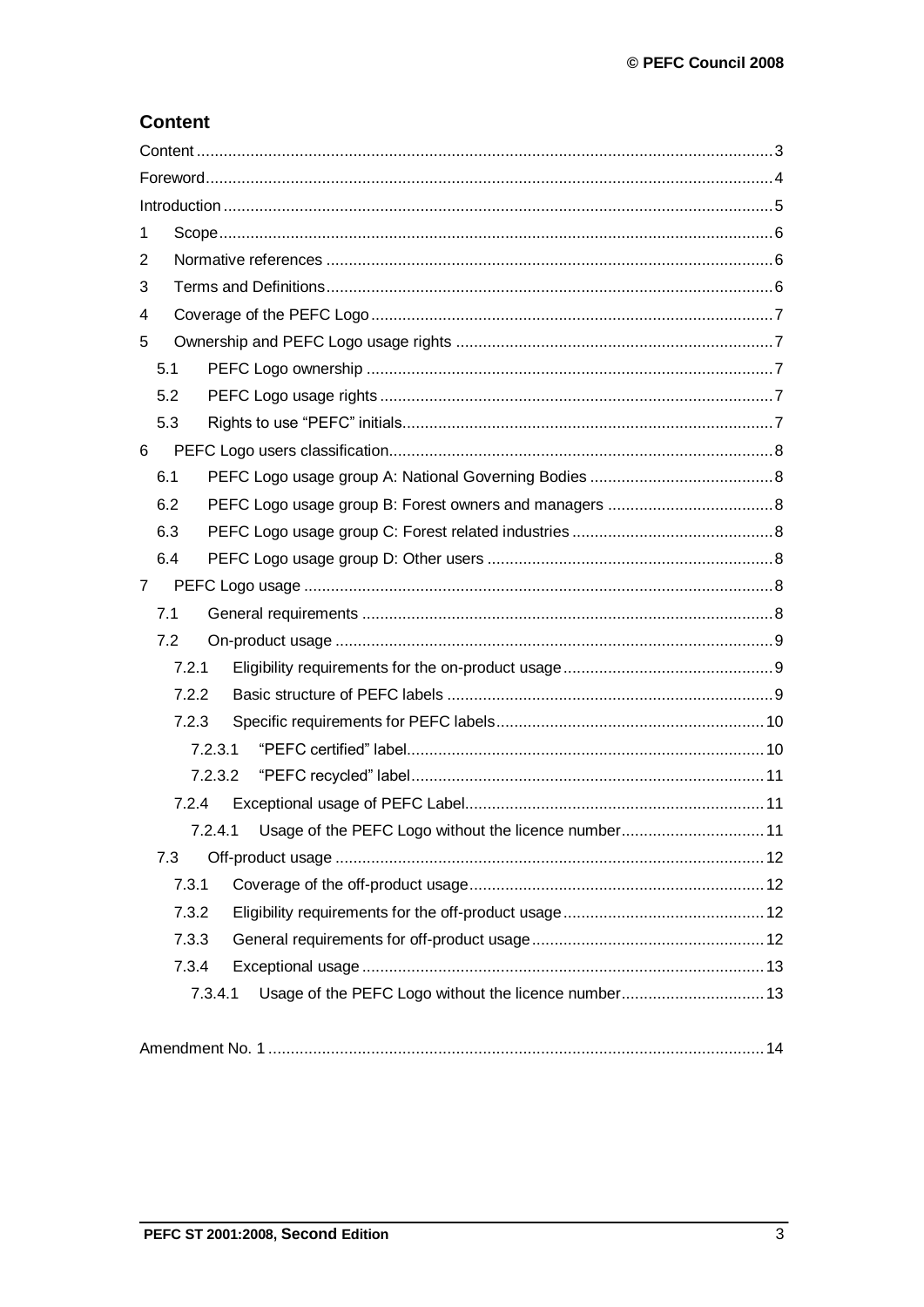# **Foreword**

The PEFC Council (the Programme for the Endorsement of Forest Certification schemes) is the worldwide organisation promoting sustainable forest management through forest certification and labelling of forest based products. Products with PEFC claim and / or label deliver confidence that raw material originates in sustainably managed forest.

The PEFC Council provides endorsement of national forest certification schemes which are required to comply with the PEFC Council requirements subject to regular evaluations.

The document had been developed in an open, transparent, consultative and consensus based process covering a broad range of stakeholders.

This document cancels and replaces Annex 5 of the PEFC Council Technical Document (PEFC Logo usage rules). For the PEFC Logo users with PEFC Logo licence issued before the publication of the document, a one year transition period applies from the requirements of Annex 5 to those in this document.

The second edition incorporates Amendment No. 1, adopted by the PEFC General Assembly on  $12<sup>th</sup>$  November 2010. The changes required by the amendment are indicated in the text by a marginal bar and amendment number against the clause, note, figure or part thereof affected.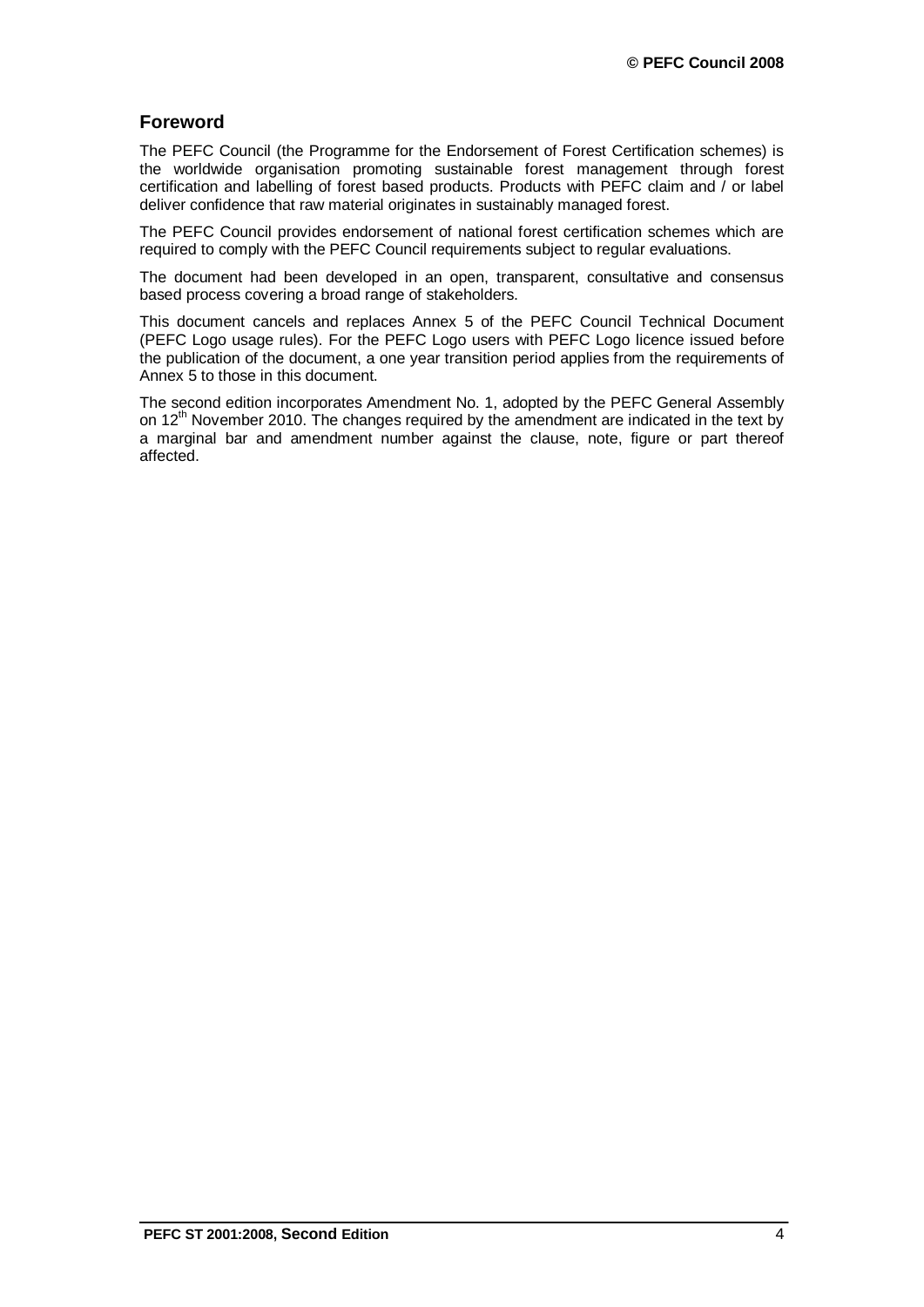## **Introduction**

The PEFC logo / label provides information relating to the origin of forest based product in sustainably managed forest and other non controversial sources. Purchasers and potential purchasers can use this information in choosing the product based on environmental, as well as other considerations.

The overall goal of the PEFC logo / label usage is, through communication of accurate and verifiable information that is not misleading, to encourage demand for and supply of those products originating in sustainably managed forests and thereby stimulating the potential for market-driven continuous improvement of the world's forest resource.

The document is based on the general principles for environmental labels and declarations defined in ISO 14020:2000.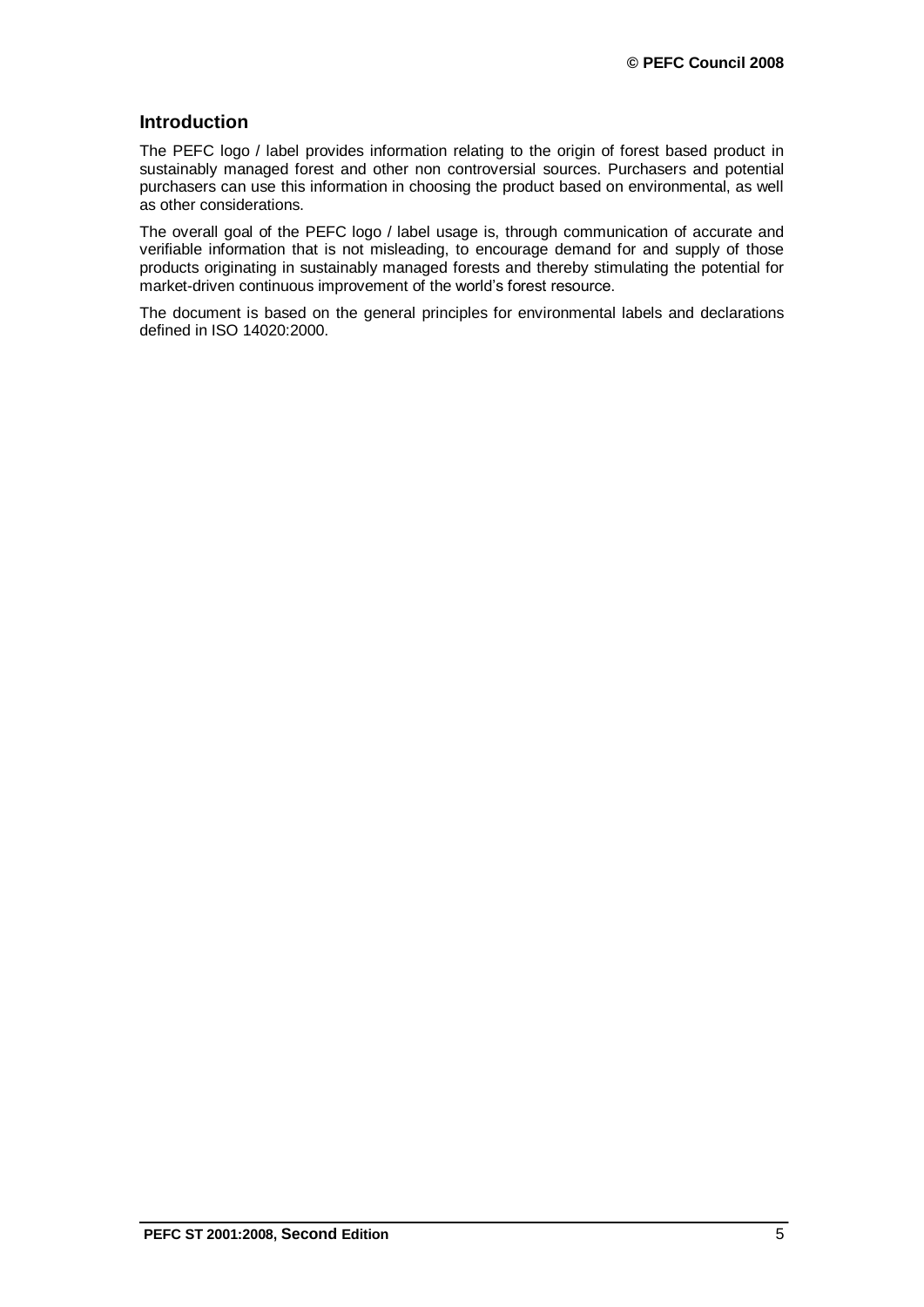# <span id="page-5-0"></span>**1 Scope**

The document covers requirements for users of the PEFC Logo relating to ensure accurate, verifiable, relevant and non misleading usage of the PEFC Logo and related claims.

This document defines the legal protection of the PEFC Logo; rights to use the PEFC Logo; Logo usage categories and the requirements for on- and off-product usage of the PEFC Logo.

## <span id="page-5-1"></span>**2 Normative references**

The following referenced documents are indispensable for the application of this document. For both dated and undated references, the latest edition of the referenced document (including any amendment) applies.

Annex 1 of the PEFC Council Technical Document*, Terms and Definitions*

PEFC ST 2002:2010, *Chain of custody of forest based products – requirements*

ISO/IEC 14021:1999, *Environmental labels and declarations -- Self-declared environmental claims (Type II environmental labelling)*

# <span id="page-5-2"></span>**3 Terms and Definitions**

For the purposes of this document, the terms and definitions given in Annex 1 and Annex 4 of the PEFC Council Technical Document apply.

#### **3.1**

A1

#### **Off-product usage**

the use other than on-product usage which is not referring to a specific product and the origin of raw material in PEFC certified forest.

#### **3.2**

#### **On-product usage**

the use of the PEFC Logo in connection with or referring to the PEFC certified products. This includes:

- a) the use directly on tangible products themselves (unpackaged products), products in individual packaging, containers, wrapping, etc. or on large boxes, crates, etc. used for transportation of products;
- b) the use on documentation associated to the product (e.g. invoice, packaging list, advertisement, brochure, etc.) where the use of the PEFC Logo refers to the particular products.

NOTE: Any usage which can be received or understood by buyers or the public as referring to a specific product and/or origin of raw material included in the product is considered as on-product usage.

#### **3.3**

#### **PEFC recognised certificate**

is:

- a) a valid accredited forest management certificate issued by PEFC notified certification body against the forest management scheme which is endorsed by the PEFC Council,
- b) a valid accredited chain of custody certificate issued by PEFC notified certification body against PEFC international chain of custody standard together with PEFC recognised definition of the origin or
- c) a valid accredited chain of custody certificate issued by PEFC notified certification body against a scheme specific chain of custody standard which is endorsed by the PEFC Council.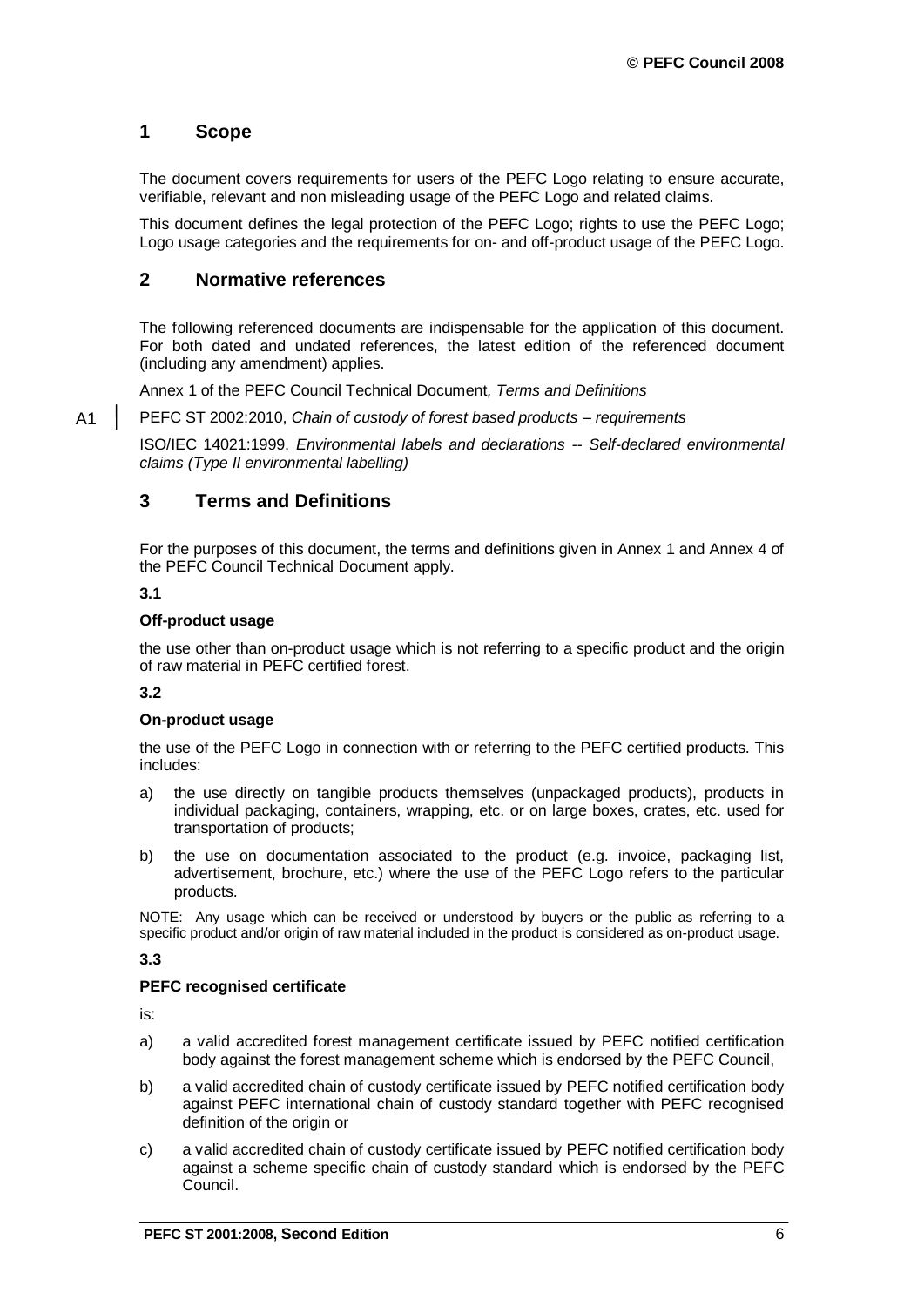NOTE: PEFC endorsed forest certification schemes and chain of custody standards may be found at the PEFC Council website, www.pefc.org.

# <span id="page-6-0"></span>**4 Coverage of the PEFC Logo**

The PEFC Logo and related claims only concern the origin of forest based raw material used in the labelled products.

NOTE: The origin of forest based raw material covered by the PEFC claims is defined as sustainably managed forest for PEFC certified raw material, non-controversial sources for other than certified raw material and post-consumer recycled raw material.



# <span id="page-6-1"></span>**5 Ownership and PEFC Logo usage rights**

#### <span id="page-6-2"></span>**5.1 PEFC Logo ownership**

The PEFC Logo is copyrighted material and is a registered trademark owned by the PEFC Council. The initials "PEFC" are covered by the copyright and are registered. Unauthorised use of this copyrighted material is prohibited and may lead to legal action.

### <span id="page-6-3"></span>**5.2 PEFC Logo usage rights**

The PEFC Logo shall be used under the authority of a PEFC Logo usage licence which is issued by the PEFC Council or other body authorised by the PEFC Council relevant to the country in which the PEFC Logo user is registered. The PEFC Logo licence applies to an individual legal entity.

The authorised body is either a PEFC National Governing Body or other entity having permission from the PEFC Council to issue the licences on behalf of the PEFC Council.

For the purposes of off-product PEFC Logo usage, the PEFC Council or other authorised body can also issue permission for one-off logo usage of the PEFC Logo.

#### <span id="page-6-4"></span>**5.3 Rights to use "PEFC" initials**

"PEFC" initials shall be used with correct reference to the PEFC Council, PEFC members and their schemes. The usage of the "PEFC" initials referring to product or its raw material shall be supported by the PEFC recognised forest management or chain of custody certificate.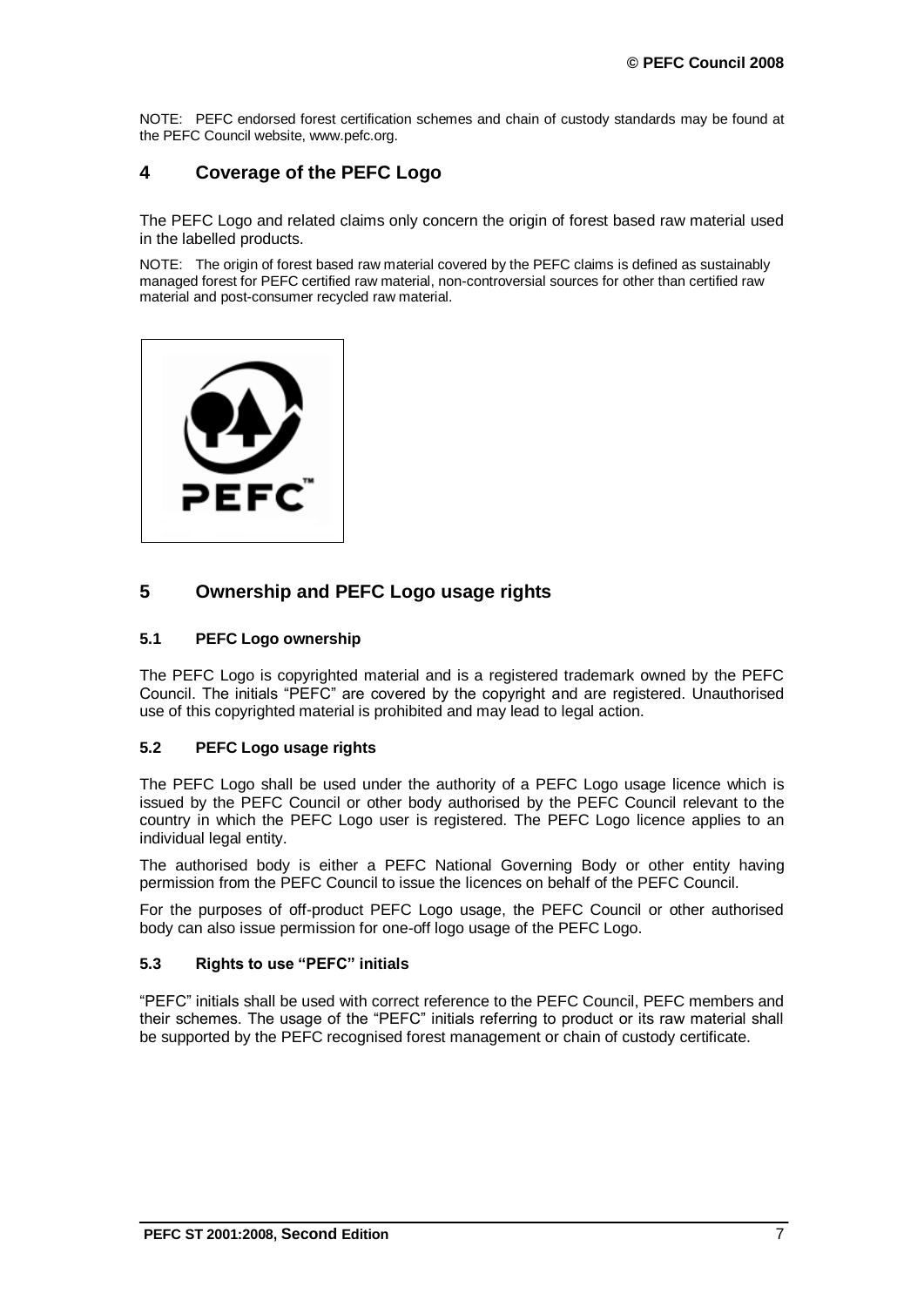# <span id="page-7-0"></span>**6 PEFC Logo users classification**

#### <span id="page-7-1"></span>**6.1 PEFC Logo usage group A: National Governing Bodies**

**The PEFC National Governing Bodies** or other entities which are authorised by contract by the PEFC Council to use the PEFC Logo for off-product purposes and to issue PEFC Logo usage licences to other entities on the PEFC Council's behalf.

#### <span id="page-7-2"></span>**6.2 PEFC Logo usage group B: Forest owners and managers**

**Forest owners and managers** with PEFC recognised forest management certificates and all eligible entities participating in a region or group with PEFC recognised certificate.

The following entities are covered by group B:

- a) holders of a regional certificate;
- b) holders of a group certificate (group of forest owners);
- c) individual forest owners (as holders of individual certificate or members in regional or group certification);
- d) other entities participating in the regional or group forest certification (e.g. contractors).

#### <span id="page-7-3"></span>**6.3 PEFC Logo usage group C: Forest related industries**

**Forest related industries** (e.g. wood procurement organisations, wood manufacturers and wood processing industries, wood traders, distributors, retailers, etc.) with PEFC recognised chain of custody certificate, including sites covered by PEFC recognised chain of custody certificates.

#### <span id="page-7-4"></span>**6.4 PEFC Logo usage group D: Other users**

Organisations and other entities other than those classified under PEFC Logo groups A, B and C which are using the PEFC Logo off-product for promotional and education purposes.

NOTE: The PEFC Logo usage group D also covers a broad range of entities which intend to use the PEFC Logo for promotional or educational purposes and ranges from trade and industry associations, research and educational institutions, governmental organisations, NGOs, etc. Group D also covers organisations within the forest products chain, where the chain of custody certification does not apply as they are consumers of forest based products (e.g. governments, banks) or are selling the products with claims and/or labels which are placed on the product by their suppliers.

# <span id="page-7-5"></span>**7 PEFC Logo usage**

#### <span id="page-7-6"></span>**7.1 General requirements**

The PEFC Logo can be used in relation with product referring to the origin of forest based raw material (on-product usage) or referring to the PEFC scheme or user's engagement with the PEFC scheme (off-product usage).

Table 1

| PEFC Logo user / PEFC Logo usage          | On-product usage | Off-product usage |
|-------------------------------------------|------------------|-------------------|
| <b>Group A: National Governing Bodies</b> | No               | Yes               |
| <b>Group B: Forest owners / managers</b>  | Yes              | Yes               |
| <b>Group C: Forest related industry</b>   | Yes              | Yes               |
| <b>Group D: Other users</b>               | No               | Yes               |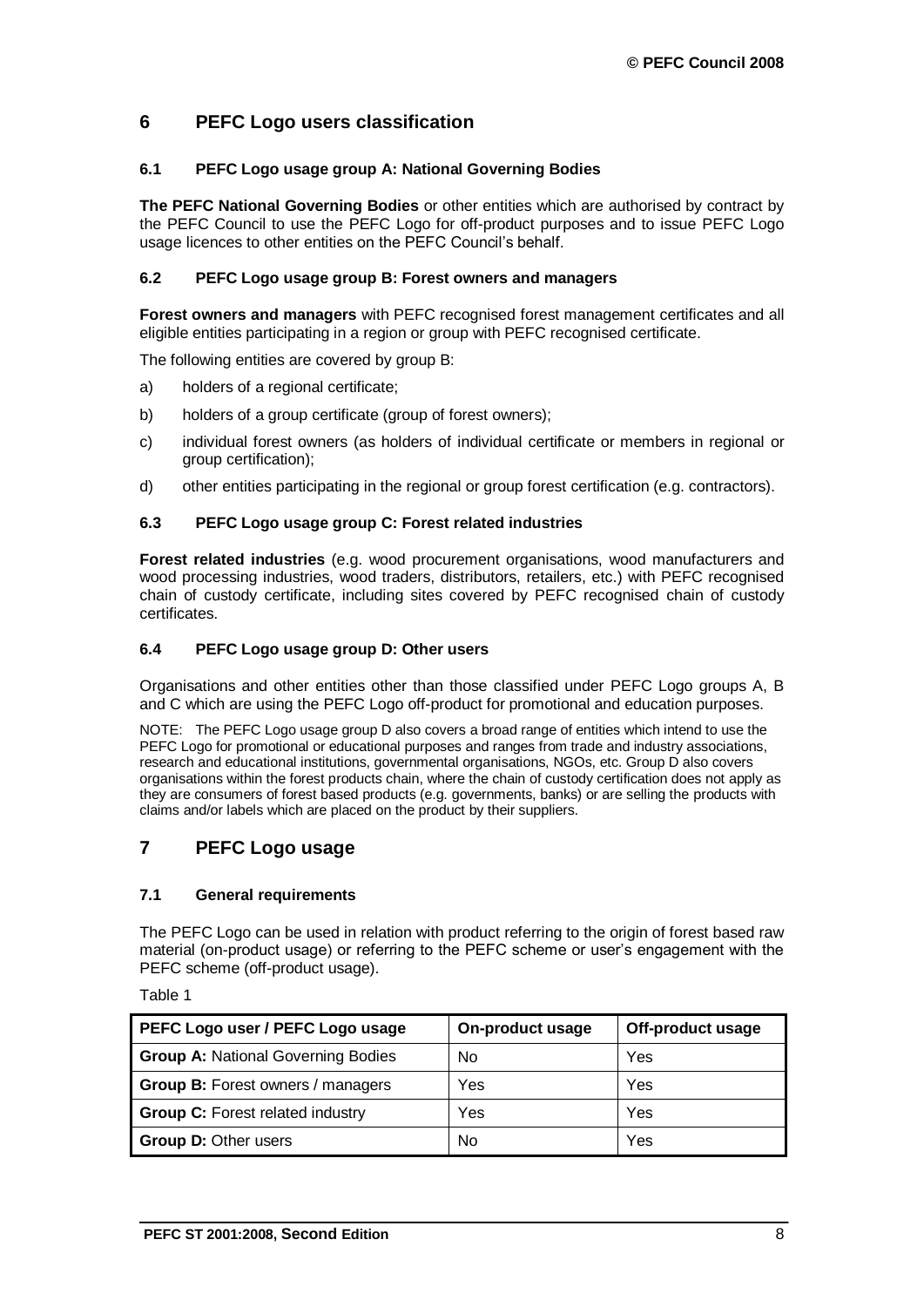### <span id="page-8-0"></span>**7.2 On-product usage**

#### <span id="page-8-1"></span>**7.2.1 Eligibility requirements for the on-product usage**

The PEFC Logo can be used on-product by a PEFC Logo user with valid PEFC Logo usage licence for group B (forest owners and managers) and group C (forest related industries).

#### <span id="page-8-2"></span>**7.2.2 Basic structure of PEFC labels**

The PEFC Logo can be used on-product as a part of PEFC labels with the following structure and general requirements:



#### **PEFC Logo** A

The PEFC Logo consists of circle with two trees and the initials "PEFC".

**Colour:** PEFC Logo may be used in three colours (black, green and 3D). The PEFC Logo may also be used in the white colour in other single colour's background.

**Dimension:** The ratio between the height and width shall be maintained.

#### **TM sign** B

The PEFC trademark notifier ( $TM$ ) shall always be used together with the PEFC Logo.

#### **PEFC Logo licence number** ( C  $\,$

The PEFC Logo licence number issued to the PEFC Logo user shall be used together with the PEFC Logo.



### **Percentage of PEFC certified raw material**

The percentage which indicates the content of the PEFC certified raw material in the product C can be used as a part of the "PEFC certified" label (see chapter 7.2.3).

#### $(E)$  $(F)$

## **Label name and label claim**

The official PEFC label names and label claims are in English. PEFC label names and label claims in any other language shall be based on the relevant language version of this document translated by the PEFC Council or a PEFC National Governing Body following the copyright claim of this document.

#### **PEFC website**  $(G)$

The PEFC Council website www.pefc.org can be replaced with the website of the PEFC National Governing Body or other body which is authorised to issue the PEFC Logo usage licences.

Details on the PEFC label usage options are described in detail in the PEFC Logo usage toolkit.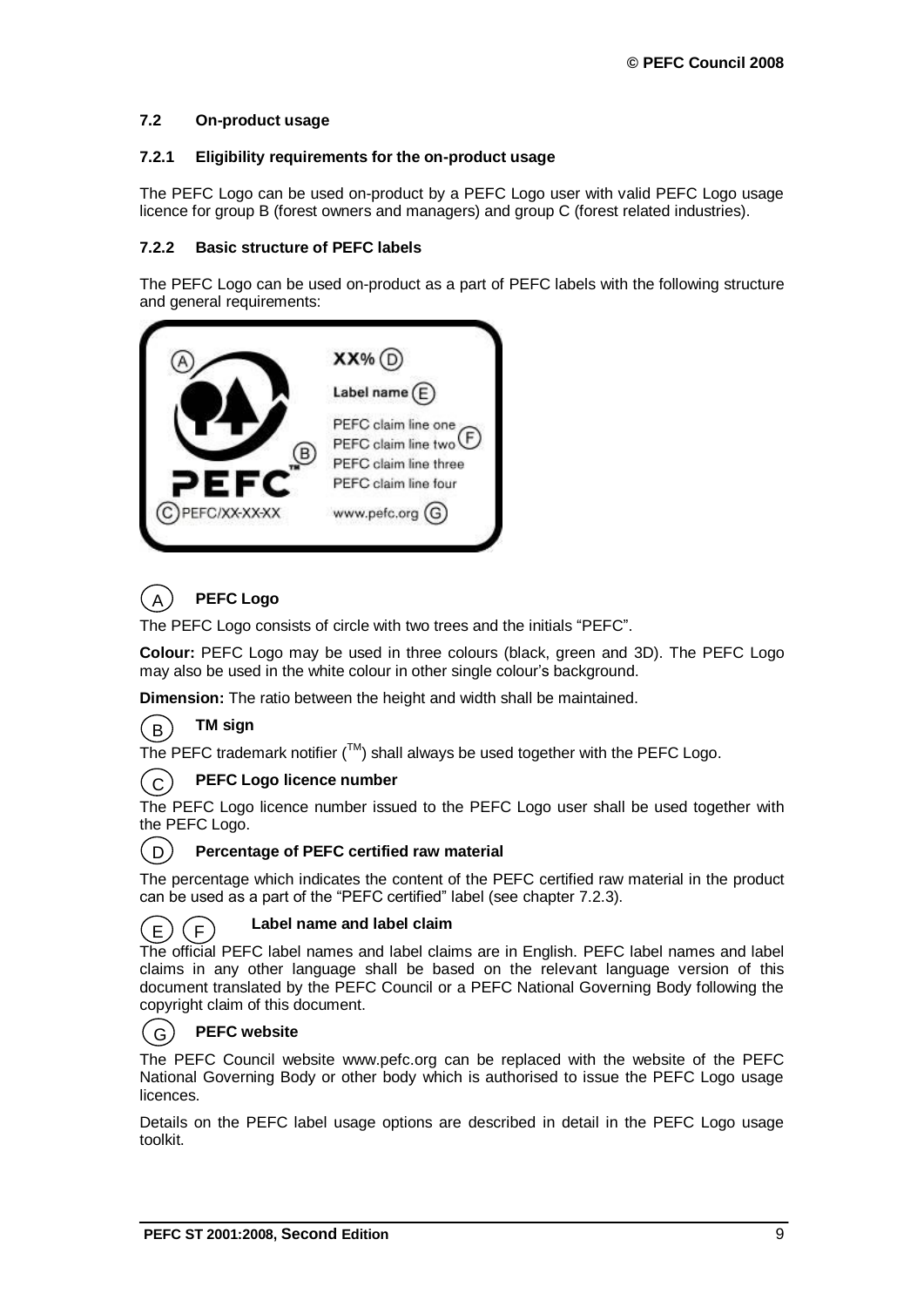# <span id="page-9-0"></span>**7.2.3 Specific requirements for PEFC labels**

# <span id="page-9-1"></span>**7.2.3.1 "PEFC certified" label**

Table 2

| PEF<br>PEFC/XX-XX-XX                                 | <b>PEFC Certified</b><br>This product [or<br>product name] is from<br>sustainably managed<br>forests, recycled and<br>controlled sources.<br>www.pefc.org                                                                                                                                                     |
|------------------------------------------------------|---------------------------------------------------------------------------------------------------------------------------------------------------------------------------------------------------------------------------------------------------------------------------------------------------------------|
| Label name                                           | <b>PEFC</b> certified                                                                                                                                                                                                                                                                                         |
| Label<br>description                                 | The product includes minimum of 70 % of "PEFC certified" material from<br>forest which has been certified against a PEFC endorsed forest<br>certification scheme as sustainably managed or from recycled material.<br>The content of recycled material is lower than 85 %.                                    |
|                                                      | The content of "PEFC certified" material is verified through the PEFC<br>recognised chain of custody standard. Both forest management and<br>chain of custody have been certified by third party certification body<br>accredited by an IAF (International Accreditation Forum) member<br>accreditation body. |
|                                                      | Where the product does not include recycled material, the label claim<br>shall be used without the word "recycled".                                                                                                                                                                                           |
| Definition of the                                    | Appendix 1 of PEFC ST 2002:2010 or                                                                                                                                                                                                                                                                            |
| raw material<br>origin                               | definition of a scheme specific claim and material origin endorsed by the<br>PEFC Council as compatible with Appendix 1 of PEFC ST 2002:2010                                                                                                                                                                  |
| Min. content of<br><b>PEFC</b> certified<br>material | 70 %                                                                                                                                                                                                                                                                                                          |
| Max. content of<br>recycled<br>material              | 85 %                                                                                                                                                                                                                                                                                                          |
| <b>Requirements</b><br>for controlled<br>sources     | Non-certified raw material shall be controlled as not originating from<br>controversial sources.                                                                                                                                                                                                              |
| <b>Optional usage</b>                                | The PEFC label can optionally be used:                                                                                                                                                                                                                                                                        |
| of the label                                         | without the label name and / or label claim and / or PEFC website<br>a)<br>where those element would not be readable or their placing on the<br>product would not be feasible,                                                                                                                                |
|                                                      | with the certification percentage element,<br>b)                                                                                                                                                                                                                                                              |
|                                                      | with the PEFC Logo being split into PEFC circle and PEFC words<br>C)<br>and placed beside each other.                                                                                                                                                                                                         |
|                                                      |                                                                                                                                                                                                                                                                                                               |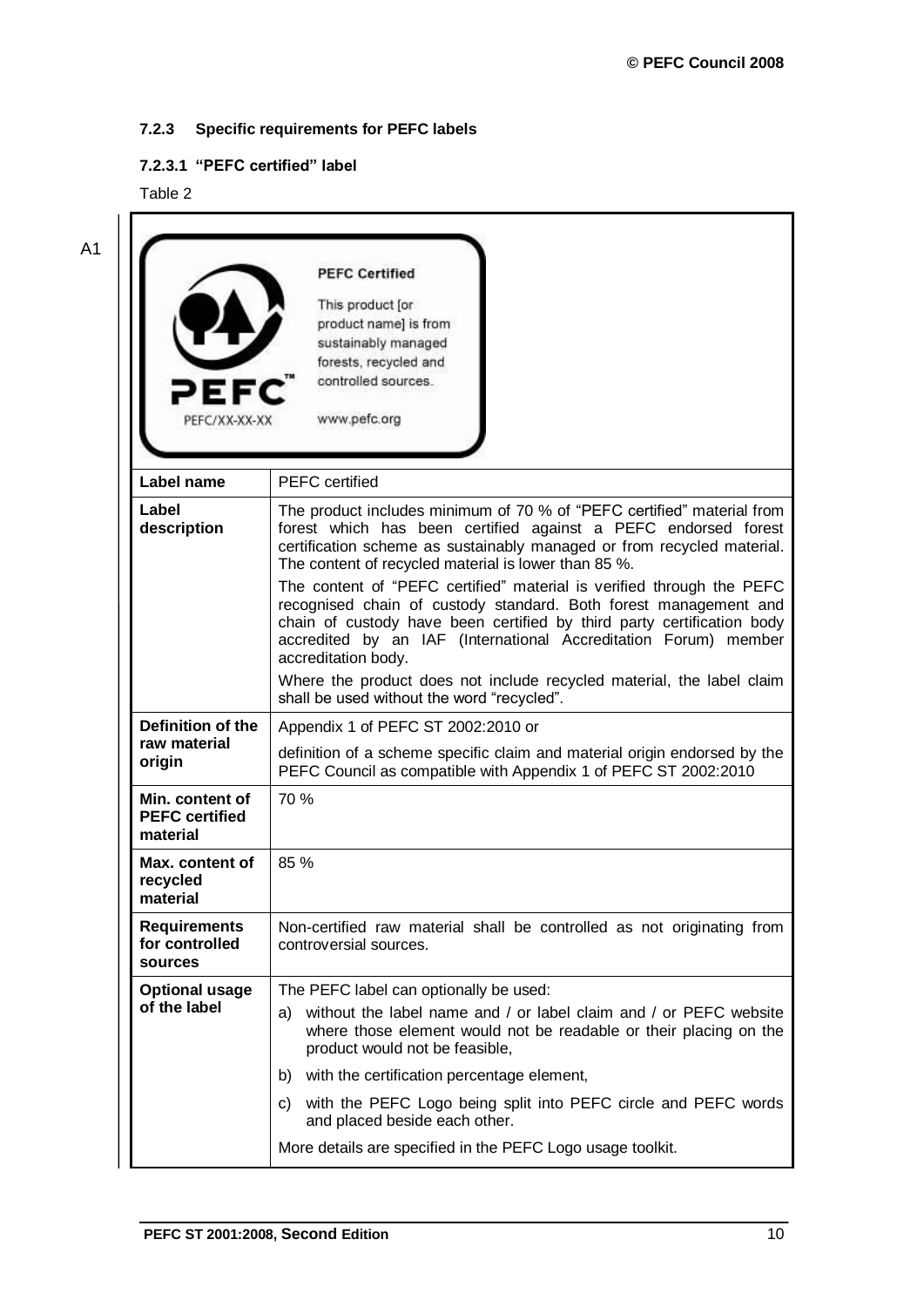### <span id="page-10-0"></span>**7.2.3.2 "PEFC recycled" label**

Table 3

| PEFC<br>PEFC/XX-XX-XX                                       | <b>PEFC Recycled</b><br>This product [or<br>product name] is<br>from recycled and<br>controlled sources.<br>www.pefc.org                                                                                   |
|-------------------------------------------------------------|------------------------------------------------------------------------------------------------------------------------------------------------------------------------------------------------------------|
| Label name                                                  | PEFC recycled                                                                                                                                                                                              |
| <b>Label description</b>                                    | The product includes a minimum of 70 % of "PEFC certified"<br>material from recycled sources. The content of recycled material is<br>calculated based on ISO / IEC 14021.                                  |
| Definition of the raw                                       | Appendix 1 of PEFC ST 2002:2010 or                                                                                                                                                                         |
| material origin                                             | definition of a scheme specific claim and material origin endorsed<br>by the PEFC Council as compatible with Appendix 1 of PEFC ST<br>2002:2010                                                            |
| <b>Requirements for</b><br><b>PEFC recycled</b><br>material | Recycled material as defined by PEFC ST 2002:2010.                                                                                                                                                         |
| <b>Requirements for</b><br>controlled sources               | Non-certified raw material shall be controlled as not originating from<br>controversial sources.                                                                                                           |
| Min. content of PEFC<br>certified material                  | 70 %                                                                                                                                                                                                       |
| Min. content of<br>recycled material                        | 70 %                                                                                                                                                                                                       |
| Optional usage of the<br>label                              | The PEFC label can optionally be used without label claim and / or<br>PEFC website where those element would not be readable or their<br>placing on the product would not be feasible. The "PEFC recycled" |
|                                                             | label shall always be used with the label name "PEFC recycled".<br>The PEFC label can optionally be used with Mobius loop in<br>compliance with ISO / IEC 14 021.                                          |

### <span id="page-10-1"></span>**7.2.4 Exceptional usage of PEFC Label**

#### <span id="page-10-2"></span>**7.2.4.1 Usage of the PEFC Logo without the licence number**

PEFC Logo without the PEFC Logo licence number can be used in exceptional circumstances, subject to the approval by the organisation which has issued the licence, where the size of the PEFC Logo / label would result in the licence not being readable or placing the licence number on the product would not be feasible and

a) the PEFC Logo with the licence number is used on other parts of the product (e.g. packaging, larger boxes, a leaflet or manual to the product) or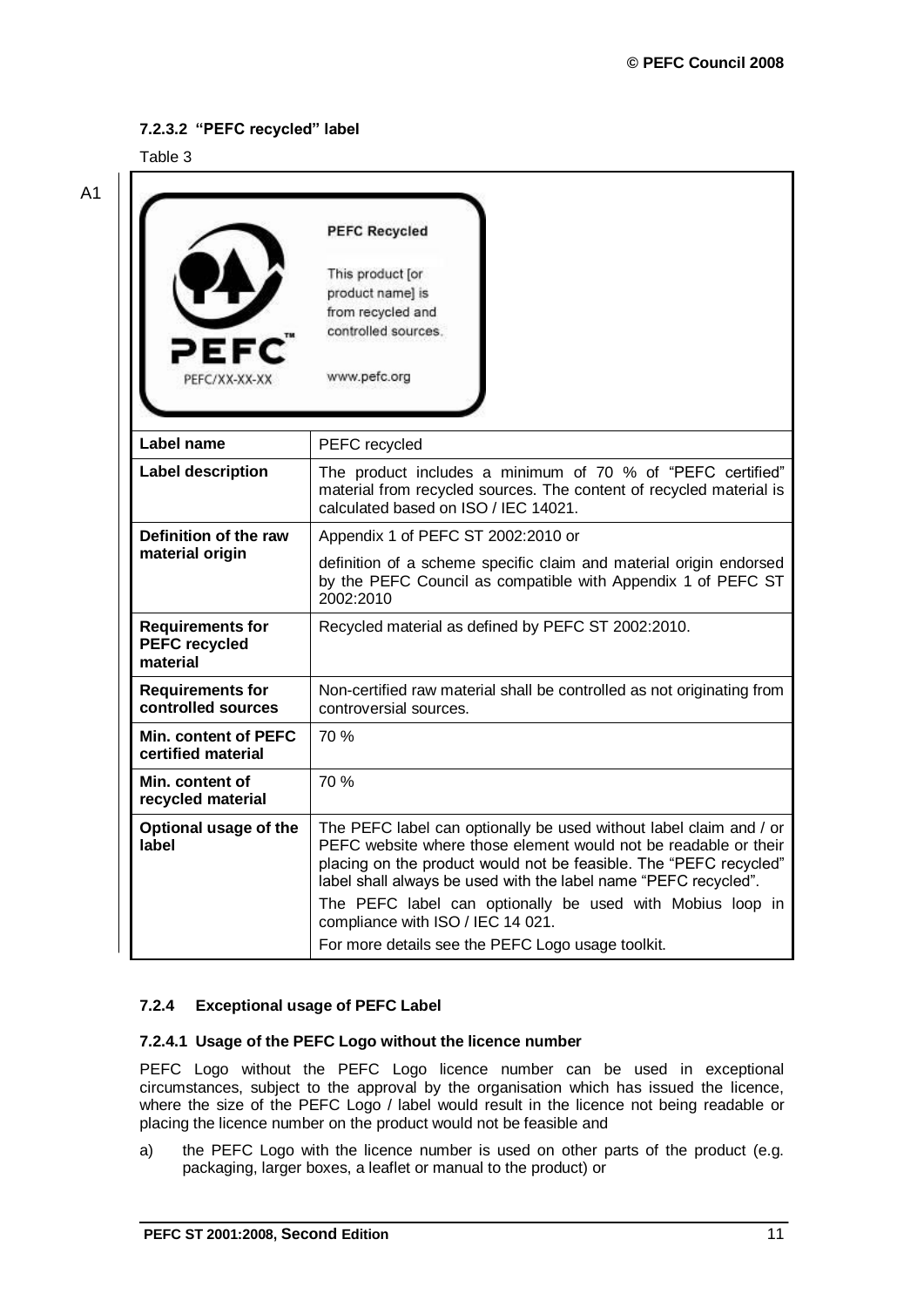b) the user of the PEFC Logo can be clearly and unambiguously identified from other on product information.

#### <span id="page-11-0"></span>**7.3 Off-product usage**

#### <span id="page-11-1"></span>**7.3.1 Coverage of the off-product usage**

The off-product PEFC Logo usage covers

- (a) communication on the PEFC endorsement of forest certification schemes,
- (b) communication on certified status (PEFC Logo users under group B and C),
- (c) communication on PEFC recognition of certificates (certification bodies)
- (d) communication on procurement of PEFC certified products or commitment to procurement of PEFC certified products (consumers of PEFC certified products),
- (e) communication on membership in or partnership with PEFC (members and partners of PEFC Council and/or PEFC National Governing Bodies),
- (f) communication on projects and initiatives focused on development and promotion of PEFC schemes and certifications,
- (g) other educational and promotional usage of PEFC Logo (PEFC Council and national governing bodies, certified entities, certification bodies, sellers of PEFC certified products not covered by chain of custody, etc.).

#### <span id="page-11-2"></span>**7.3.2 Eligibility requirements for the off-product usage**

PEFC Logo can only be used for off-product purposes by a PEFC Logo user with valid PEFC Logo usage licence within any of the PEFC Logo users groups.

#### <span id="page-11-3"></span>**7.3.3 General requirements for off-product usage**

| Ξ                     |
|-----------------------|
| PEFC/XX-XX-XX         |
| Promoting Sustainable |
| Forest Management     |

The PEFC Logo consists of the circle with two trees and the initials "PEFC".

**Colour:** PEFC Logo can be used in three colours (black, green and 3D). The PEFC Logo can also be used in the white colour in other single colour's background.

**Dimension:** The ratio between the high and width shall be maintained.

**TM sign:** The PEFC trademark notifier (TM) shall always be used together with the PEFC Logo.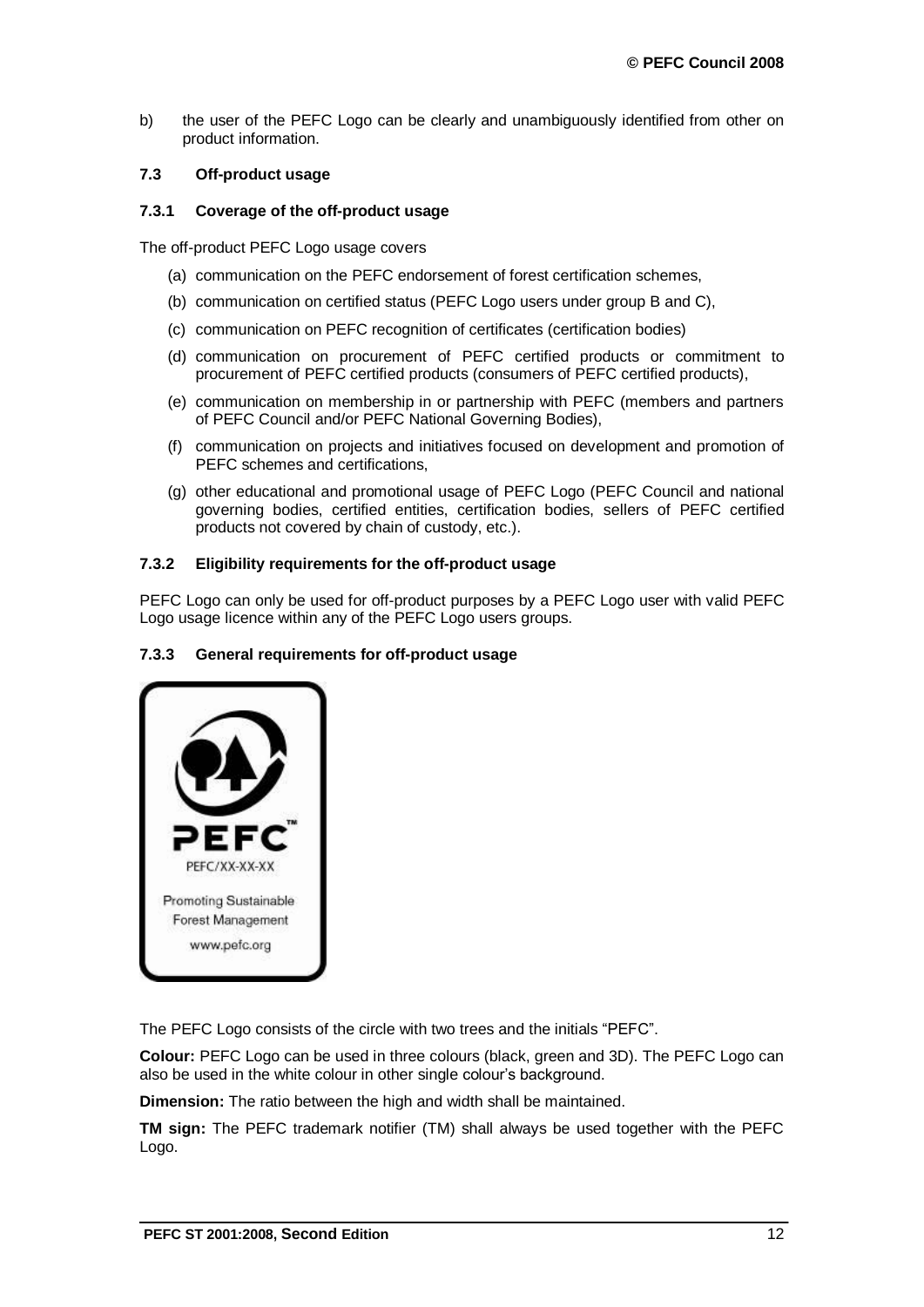**PEFC Logo licence number:** The PEFC Logo licence number issued to the user shall be used together with the PEFC Logo.

**PEFC claim:** The PEFC Logo can be used with or without the PEFC claim and the PEFC website. The official PEFC claim for off-product usage is "Promoting sustainable forest management". The PEFC claim in any other language shall be based on the relevant language version of this document translated by the PEFC Council or a PEFC National Governing Body following the copyright claim of this document. A1

Additional claims for specific PEFC Logo users are defined in the PEFC Logo usage toolkit.

#### <span id="page-12-0"></span>**7.3.4 Exceptional usage**

#### <span id="page-12-1"></span>**7.3.4.1 Usage of the PEFC Logo without the licence number**

PEFC Logo without the PEFC licence registration number can be used in exceptional circumstances where the size of the PEFC Logo / label would result in the licence not being legible or the applied technology would not allow the licence number to be used together with the PEFC Logo.

The usage of the PEFC Logo without the licence number shall be approved in advance by the organisation which has issued the licence.